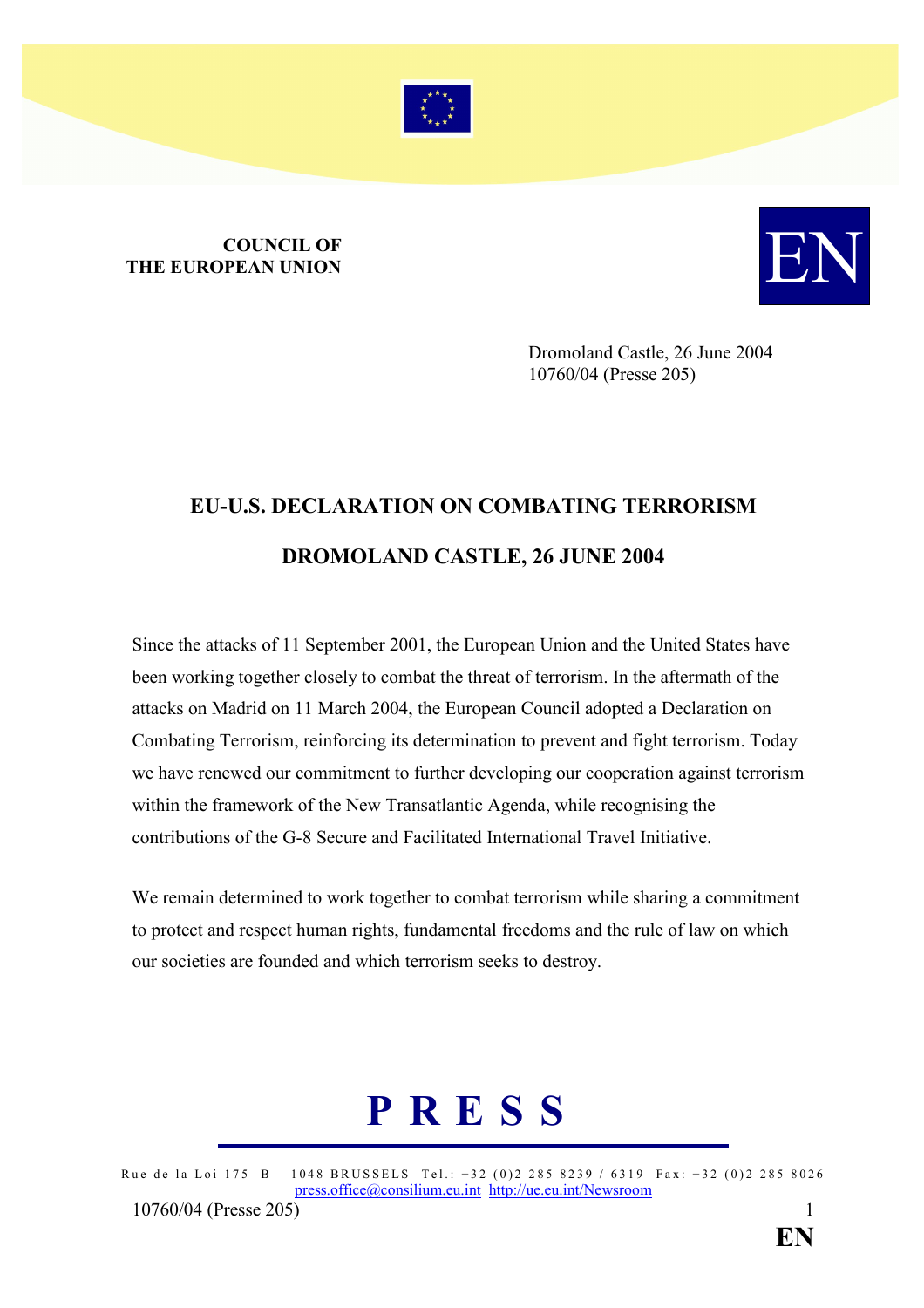On that basis, the U.S., the EU and, as appropriate, its Member States, will take forward work on counterterrorism, in keeping with the following objectives, through dialogue and action at all levels:

#### 1. We will work together to deepen the international consensus and enhance international efforts to combat terrorism

1.1 We will support the key role of the United Nations, its General Assembly and the work of the Security Council. We will work closely with the UN Counter-Terrorism Committee (CTC). We will also contribute to the Global Programme of the United Nations on Drugs and Crime.

1.2 We will work to ensure universal adherence to, and full implementation of, the United Nations Conventions on terrorism. Likewise, we will press for full implementation by all UN Member States of all relevant UN Resolutions, including 1373 and 1267 and all subsequent amending Resolutions.

#### 2. We reaffirm our total commitment to prevent access by terrorists to financial and other economic resources

2.1 We will actively support the work of the Financial Action Task Force (FATF) on all issues regarding the financing of terrorism. In particular, we will work to ensure that EU and national legal frameworks are fully adapted to the FATF's eight special recommendations and Interpretive Notes on terrorist financing.

2.2 We will ensure the effectiveness of our asset freezing and transaction blocking laws and regulations, by implementing concrete steps to ensure full and effective implementation of all relevant provisions of UNSCR Resolution 1373.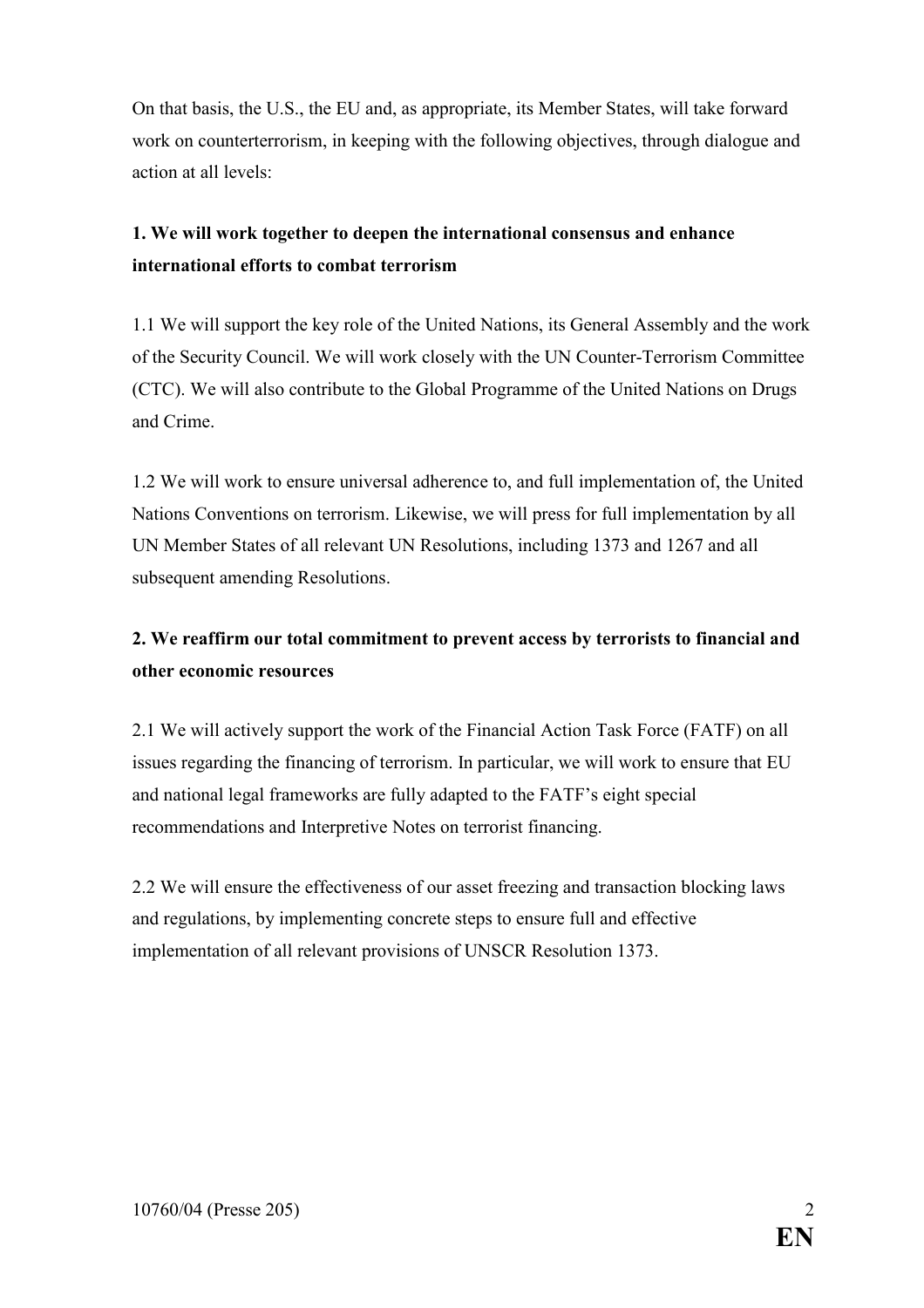2.3 We will ensure that internal processes are in place for reviewing proposals for designation, based on thorough and timely consideration of serious and credible evidence, providing a reasonable basis to indicate that such entities or individuals are supporting or financing terrorist activity or a previously designated entity or individual.

2.4 We will strengthen measures to protect against the abuse of formal and informal financial institutions, including through the regulation of alternative remittance systems, wire transfers and cash couriers, as well as of trans-border cash movements. We will review the regulation of the non-profit sector to ensure that it cannot be misused by terrorist organisations or those who seek to finance such organisations. We will keep these questions under active review.

2.5 We will take the necessary steps, in accordance with appropriate procedures and criteria, to ensure that terrorist groups cannot evade the consequences of designation by renaming themselves or hiding behind front organisations.

2.6 We will work to ensure effective implementation of our respective criminal legislation and relevant provisions outlawing the support to designated names.

2.7 We will provide public access to consolidated lists in our respective jurisdictions of all persons and entities subject to asset freezing mechanisms of the EU and the U.S. We will also promote awareness within the financial sector, the non-profit sector and the general public of the threat posed by terrorist financing and of responsibilities under relevant antiterrorist financing legislation and regulation.

2.8 We will seek ways to identify adequate national coordination mechanisms to respond to queries on asset freezing regimes.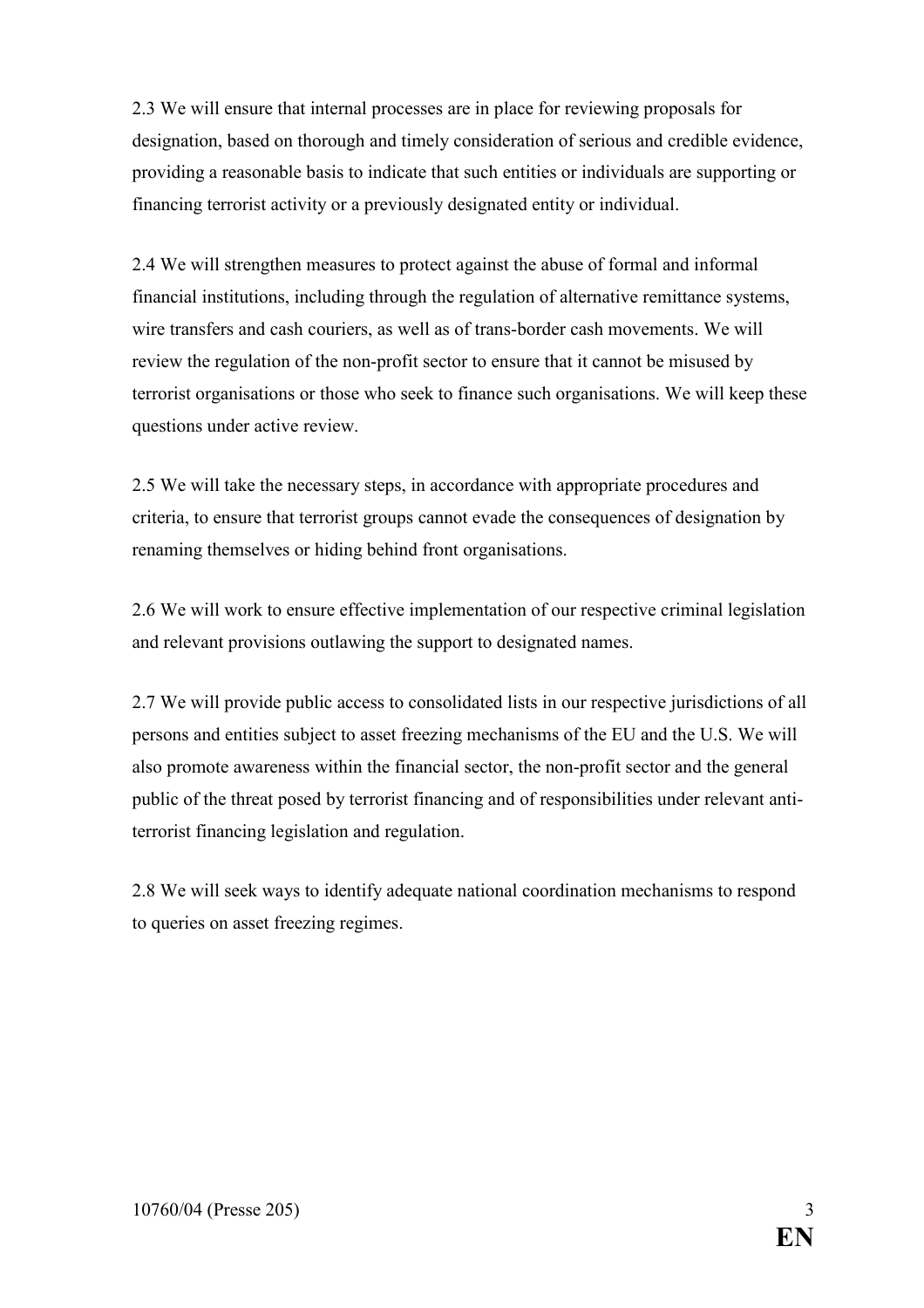2.9 We will work to promote safe harbour provisions at a national level to protect government or private sector employees from personal liability for reporting, in good faith, suspicious transactions linked to terrorist financing.

2.10 Once we have designated an organisation, we will ensure that appropriate enforcement agencies or bodies analyse transactions of all accounts of the organisation. We will explore mechanisms for sharing the results of our analysis.

2.11 We will have a regular dialogue on Terrorist Financing.

#### 3. We commit to working together to develop measures to maximise our capacities to detect, investigate and prosecute terrorists and prevent terrorist attacks

3.1 We will promote cooperation between our law enforcement agencies and institutions, taking account of our respective legislation, for the purpose of the prevention, detection, investigation and prosecution of terrorist offences. In particular:

3.2 We will work together to develop strategies to prevent cyber attacks that threaten our critical information infrastructures and to combat use of the Internet as a means for communications among terrorists and other criminals.

3.3 We will work together to enhance, in accordance with national legislation, our abilities to share information among intelligence and law enforcement agencies to prevent and disrupt terrorist activities, and to better use sensitive information as allowed by national legislation in aid of prosecutions of terrorists in a manner which protects the information, while ensuring a fair trial.

3.4 We will collaborate on enhancing legal frameworks to prevent terrorism, including by ensuring appropriate legislation is in place to investigate and prosecute offences linked to terrorist activities and facilitate legal cooperation in relation to such offences.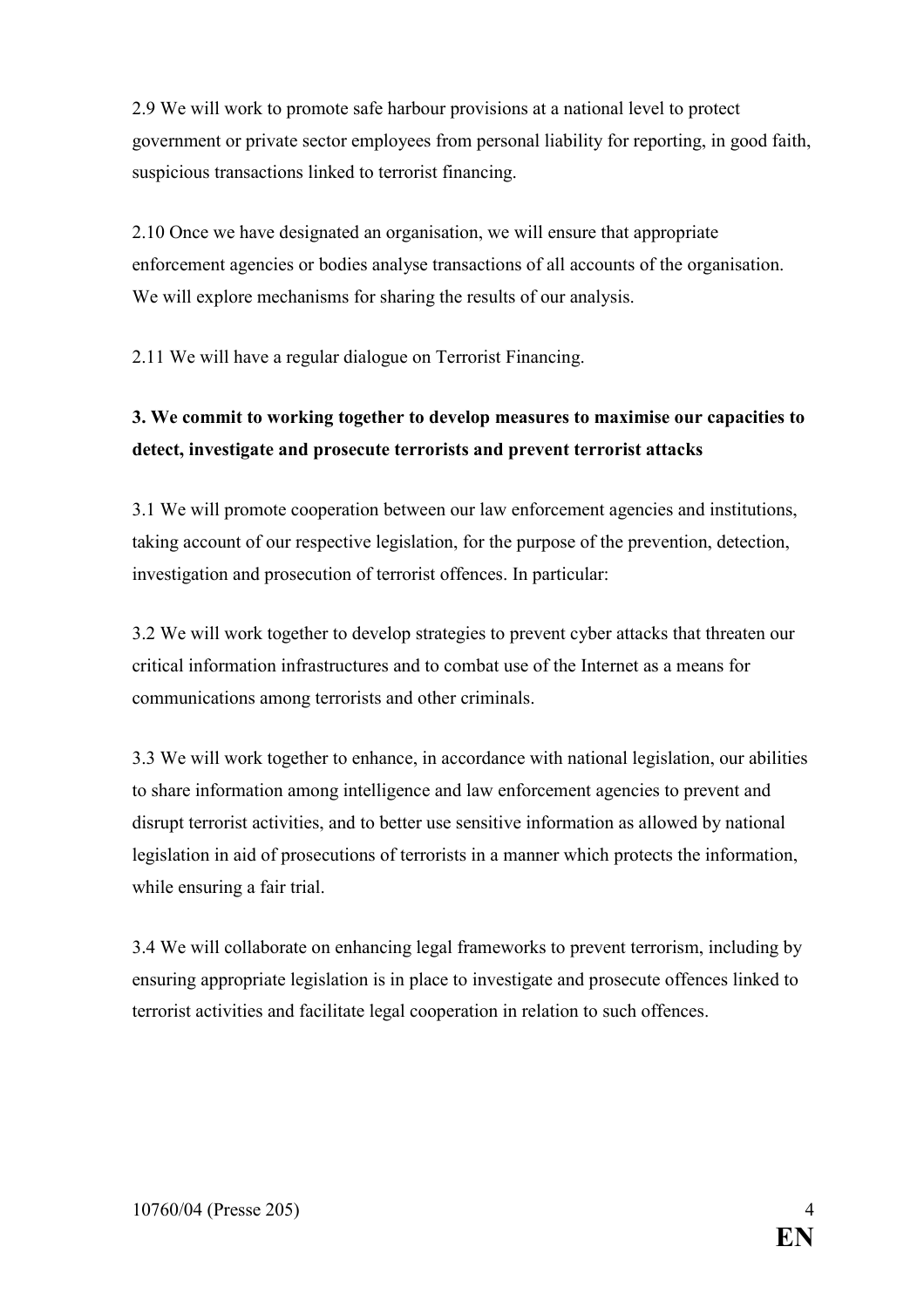3.5 We will ensure that conduct consisting of knowingly supplying or attempting to supply material or logistic support to terrorists or terrorist groups is made a criminal offence.

3.6 We will work together to promote the use of appropriate investigative techniques, such as electronic surveillance, in combating terrorism and will collaborate in the development of mechanisms to protect witnesses and assist law enforcement.

3.7 We will regularly review developments regarding proposals directed at improving the exchange of personal information for the purpose of combating terrorism.

3.8 We will seek to strengthen the exchange of information and the capacity for cooperation between the U.S. and Europol in accordance with the U.S.-Europol agreements.

3.9 We will explore ways to strengthen cooperation between U.S. prosecutors and Eurojust in accordance with the Council Decision establishing Eurojust.

3.10 We will rapidly complete remaining steps necessary to bring the EU-U.S. Agreements on Extradition and Mutual Legal Assistance into force, so that we can fully use the mechanisms they contain for enhanced cooperation to combat terrorism, including enhanced joint investigative undertakings and enhanced tools to identify bank accounts of terrorists.

3.11 We will explore ways to build better mutual awareness of our respective criminal justice systems, such as the organising of seminars, participation in each other's law enforcement training programmes and further exchanges of law enforcement personnel that can aid us in our efforts.

3.12 We will seek means to improve cooperation on the sharing of law enforcement and other sensitive information between government agencies consistent with national legislation, and the need to protect sources and fair procedures.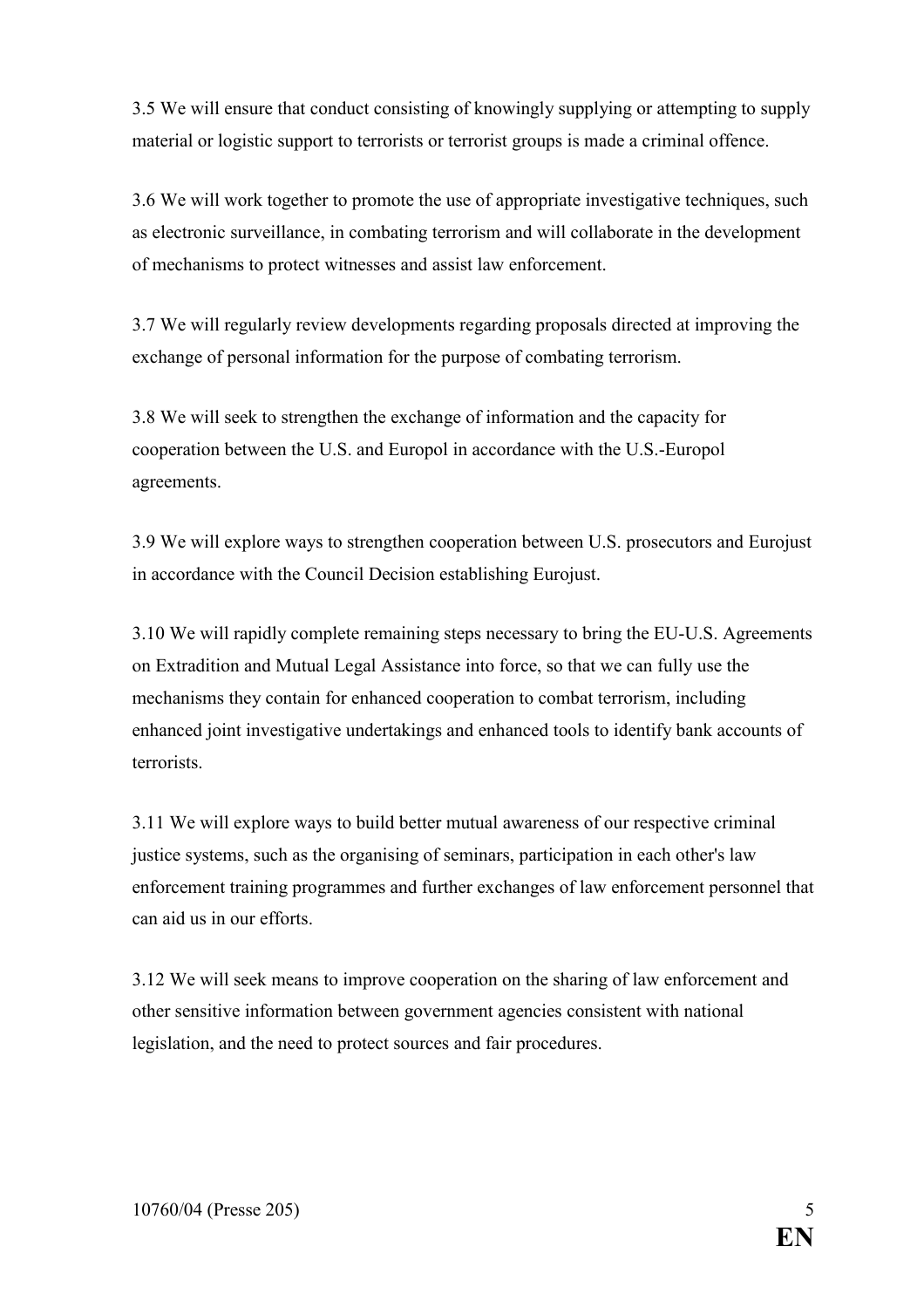#### 4. We will seek to further protect the security of international transport and ensure effective systems of border control

4.1 We will use the recently established EU-U.S. Policy Dialogue on Border and Transport Security to enhance mutual understanding and complementarity of EU-U.S. security policies and improve security in land, air and maritime environments.

4.2 We will work together to further enhance relationships established through programs like the Container Security Initiative. The recent EC-U.S. agreement expanding customs cooperation will improve security standards while continuing to facilitate trade. We will enhance information exchange to increase our ability to target and interdict terrorist threats in the maritime transportation system.

4.3 We reaffirm our commitment to work in close mutual cooperation to increase maritime, port facility, and vessel security through the International Ship & Port Facility Security Code developed by the United Nations' International Maritime Organization. We will foster other initiatives from this organisation dedicated to further improving maritime security. We further pledge to assist each other in strengthening our respective maritime transportation systems through self audits and assessments as well as through discussions on harmonising maritime transport security requirements and sharing of best practices.

4.4 We will seek complementary approaches to airport, aircraft and air cargo security, optimised screening and enhanced security measures as appropriate. We will formulate principles of aviation, port and vessel security and explore cooperation on rail security.

4.5 We will fully implement the EC-U.S. agreement on transfer of passenger name record (PNR) data and will also cooperate on the development of multilateral standards.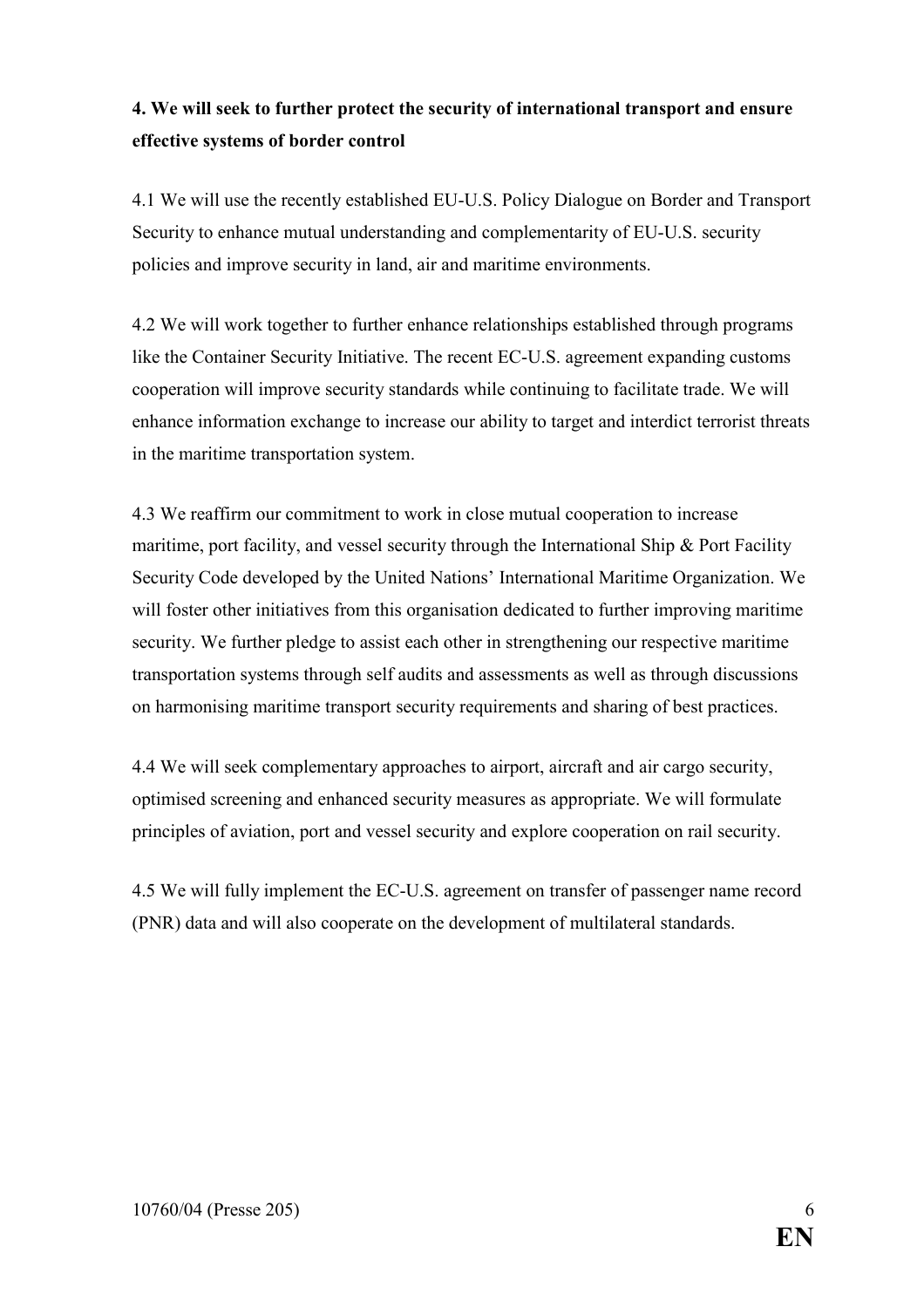4.6 We will continue to promote document security through the incorporation of interoperable biometric identifiers into travel documentation and work on compatible technology for the future.

4.7 We will work together to enhance information exchange, including through Interpol, in responding to the problem of lost and stolen passports and other border control related issues.

#### 5. We will work together to develop further our capabilities to deal with the consequences of a terrorist attack

5.1 Building on the considerable work which has been done in this area within the EU, NATO and other international organisations, we will identify areas for closer cooperation in crisis management.

5.2 Benefiting from this work, we will open a dialogue between the EU and the U.S. on responding to terrorist attacks, including attacks using CBRN contaminants.

5.3 We will develop strategies to improve communication with the public in the event of a major terrorist attack.

5.4 We will assist stricken nations in their efforts to mitigate the effects of terrorist attacks.

6. We will work in close cooperation to diminish the underlying conditions that terrorists can seize to recruit and exploit to their advantage. By promoting democracy, development, good governance, justice, increased trade and freedom, we can help end dictatorship and extremism that bring millions of people to misery and bring danger to our own people.